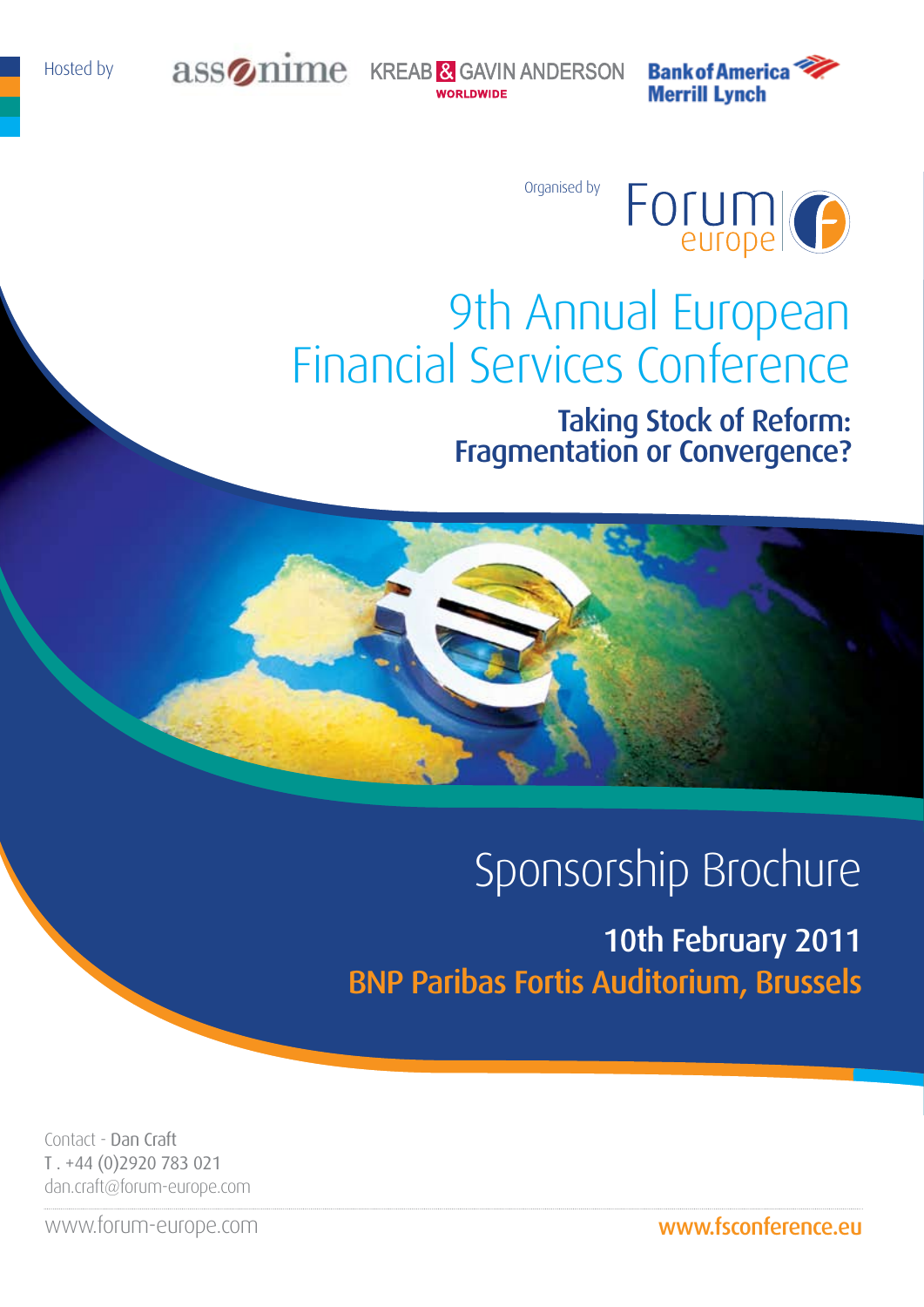Taking Stock of Reform: Fragmentation or Convergence?

## About the European Financial Services Conference

#### **Now in its ninth year, The European Financial Services Conference is held annually and is the major event in the Brussels calendar on financial services.**

Each year, the event brings together more than 450 senior international participants to debate issues affecting European and global financial markets, and over the years we have welcomed as speakers numerous Ministers, company CEOs, national bankers and regulators both from within the EU and around the world.

The debate at this year's event will focus on the reform of the financial services sector at both an EU and a global level since the crisis of 2008, and on whether the revision of regulation has gone far enough.



### **Sponsorship of the European Financial Services Conference**

**Annual events such as this are not simply stand alone, one-off marketing opportunities. Over time, they develop a brand of their own and a reputation for quality which adds value for all organisations that are associated with it. The European Financial Services Conference offers sponsoring organisations the opportunity to become involved on a regular basis in a pivotal and talked about industry event.**

There are a number of different ways in which you will benefit from taking out a sponsorship package at the 9th Annual European Financial Services Conference. Simply having your name and brand associated with a high-level event such as this can be extremely valuable and it provides a great opportunity to raise your profile within the industry and with high level policy and decision makers. Perhaps most importantly however, it also enables your company representatives and guests to gain access to the exclusive VIP sessions that are invitation only and take place alongside the main event.

There are two separate sponsorship packages available for the event, designed to offer optimum exposure for the budgets that are available. Details of these can be found on the following pages. For more information on the packages and to discuss your sponsorship requirements, please contact Dan Craft on dan.craft@forum-europe.com or call +44 (0) 2920 783 021.

### Some of the numerous organisations that have benefited from their association with this event in past years include:

Atos Origin, Citi, Cleary Gottlieb, Engineering, Intesa Sanpaolo, Borsa Italiana, City of London Corporation, Deutsche Börse Group, DLA Piper, Eni, Euroclear, European Association of Listed Companies, European Banking Federation, Finmeccanica, BNP Paribas Fortis, Forum of European Asset Managers, Grandi Lavori Fincosit, Indesit Company, ING, International Capital Market Association, Italcementi Group, IW Bank, London Stock Exchange Group plc, Moody's Investor Service, Multipartner, Poste Vita, PricewaterhouseCoopers, Securities Industry Association, Standard Life, Tesi, TLX and Unicredit Group.

Organised by

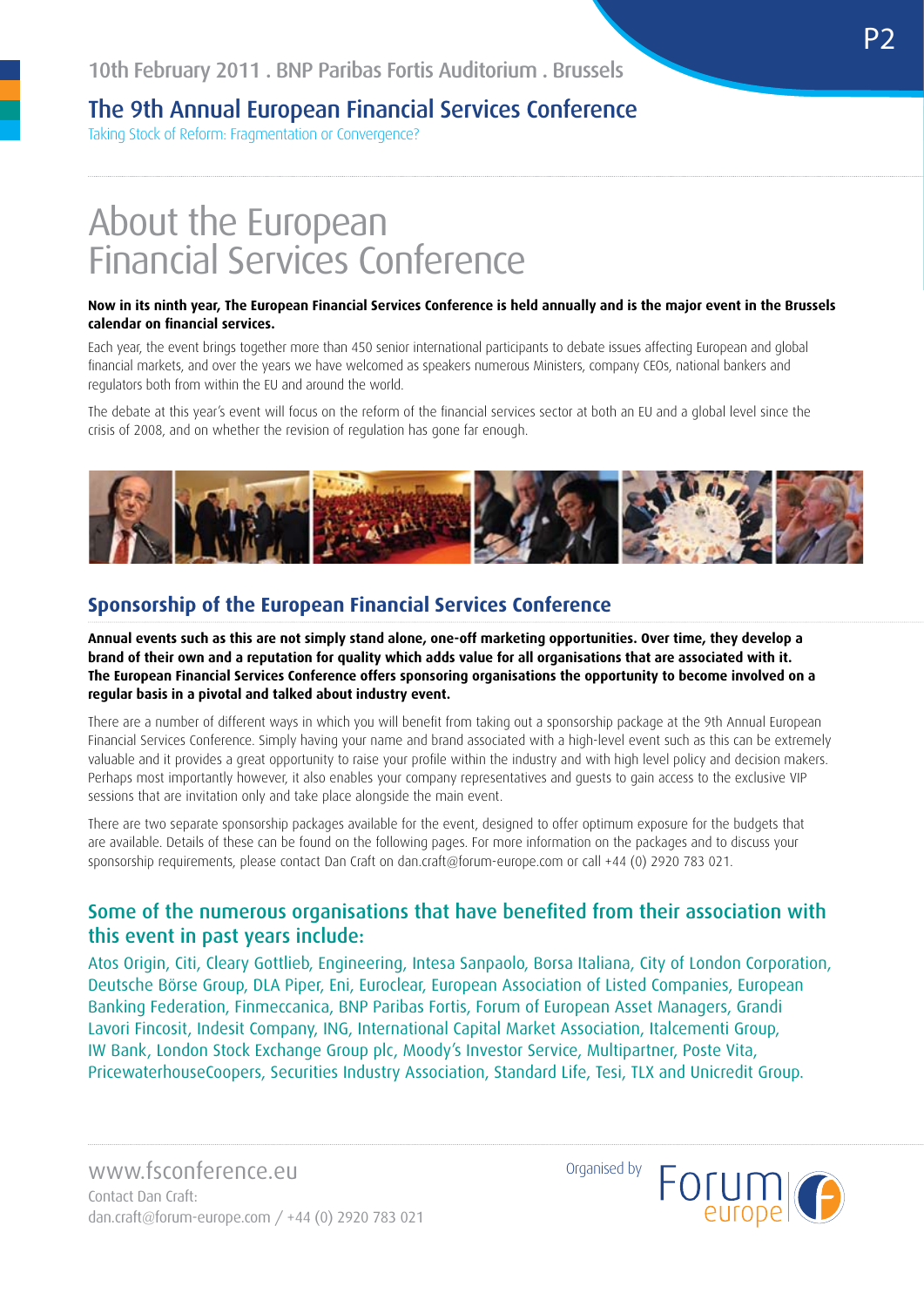Taking Stock of Reform: Fragmentation or Convergence?

## Audience Breakdown 2010



#### **The European Financial Services Conference - Previous Speakers**

**Johnny Akerholm,** Chairman of the<br>InterÐInstitutional Monitoring Group; President & CEO, Nordic Investment Bank

Joaquín Almunia, EU Commissioner for Economic and Monetary Affairs, European Commission

Paul Arlman, Secretary General, FESE

Jörg Asmussen, State Secretary, German Federal Ministry of Finance

Paul S. Atkins, Commissioner, US Securities and Exchange Commission

**Andrej Bajuk,** Minister of Finance & President of<br>Ecofin Council, Republic of Slovenia

Michel Barnier, Commissioner for Internal Markets & Services, European Commission Anthony Belchambers, CEO, Future & Options Association

Sir Win Bischoff, Chairman, Citi

Giovanni Carosio, Chairman, CEBS

Elizabeth Corley, Chairwoman, FEAM Andrew Crockett, President, JPMorgan Chase International

Sandy Crombie, CEO, Standard Life Cliff Dammers, Secretary General, International Primary Markets Association

Meleveetil Damodaran, Chairman, Securities & Exchange Board of India

Fabrice Demarigny, Secretary General, CESR Arthur Docters van Leeuwen, Chairman, CESR

Javier Echarri, Secretary General, EVCA

**Jonathan Evans,** MEP & ECON Committee<br>Member, European Parliament

Alberto Giovannini, Chief Executive Officer, Unifortune Chris Huhne, MEP, European Parliament

Alain Joly, Chairman of the Supervisory Board of Air Liquide; Chairman of the European Association for Listed Companies (EALIC)

Piia<sup>ĐNoora</sup> Kauppi, MEP & ECON Committee Member, European Parliament

William E. Kennard, U.S. Ambassador to the EU. United States Mission to the European Union

Wolf Klinz, MEP, European Parliament Michaela Koller, Director General, CEA

Alexandre Lamfalussy, Chairman, Lamfalussy Committee of Wise Men

**Jacques de Larosière,** Honorary Governor of<br>Banque de France; Advisor to the Chairman of BNP Paribas

Philip Lowe, DirectorDGeneral, DG Competition, European Commission

Charlie McCreevy, EU Commissioner for Internal Market & Services, European Commission

William McDonough, Vice Chairman & Special Advisor to the Chairman, Merrill Lynch Mario Monti, Former European Commissioner for

Competition Nicolas Moreau, Chairman of the Forum of

European Asset Managers (FEAM); CEO of AXA Investment Managers

Johnathan Moulds, President, EMEA, Bank of America Merrill Lynch

Axel Nawrath, Managing Director, Deutsche Borse

Lars Nyberg, Member of the High Level Expert Group on EU Financial Supervision & Deputy Governor of the National Swedish Bank

**Peter Nyberg, Director** DGeneral of Financial<br>Markets, Ministry of Finance, Finland stry of Finance, Finland Tommaso Padoa Schioppa, Former Minister of Finance, Italy

Alessandro Pansa, Chief Financial Officer, Finmeccanica

Tom Parlon, Minister of State for Finance, Republic of Ireland

Corrado Passera, CEO, Banca Intesa Alexander Schaub, DirectorDGeneral, Internal Market, European Commission

Toru Shikibu, Deputy Commissioner for International Affairs, Japanese Financial Services Agency

Mark Sobel, Deputy Assistant Secretary for International Finance, US Department of the Treasury

Ethiopis Tafara, Director, Office of International Affairs, SEC

Ieke van den Burg, MEP & ECON Committee Member, European Parliament

Nigel Wicks, Chairman, Euroclear David Wright, Deputy DirectorDGeneral, DG Internal Market & Services, European Commission

Eddy Wymeersch, Chair, Committee of European Securities Regulators (CESR

## www.fsconference.eu

Contact Dan Craft: dan.craft@forum-europe.com / +44 (0) 2920 783 021 Organised by

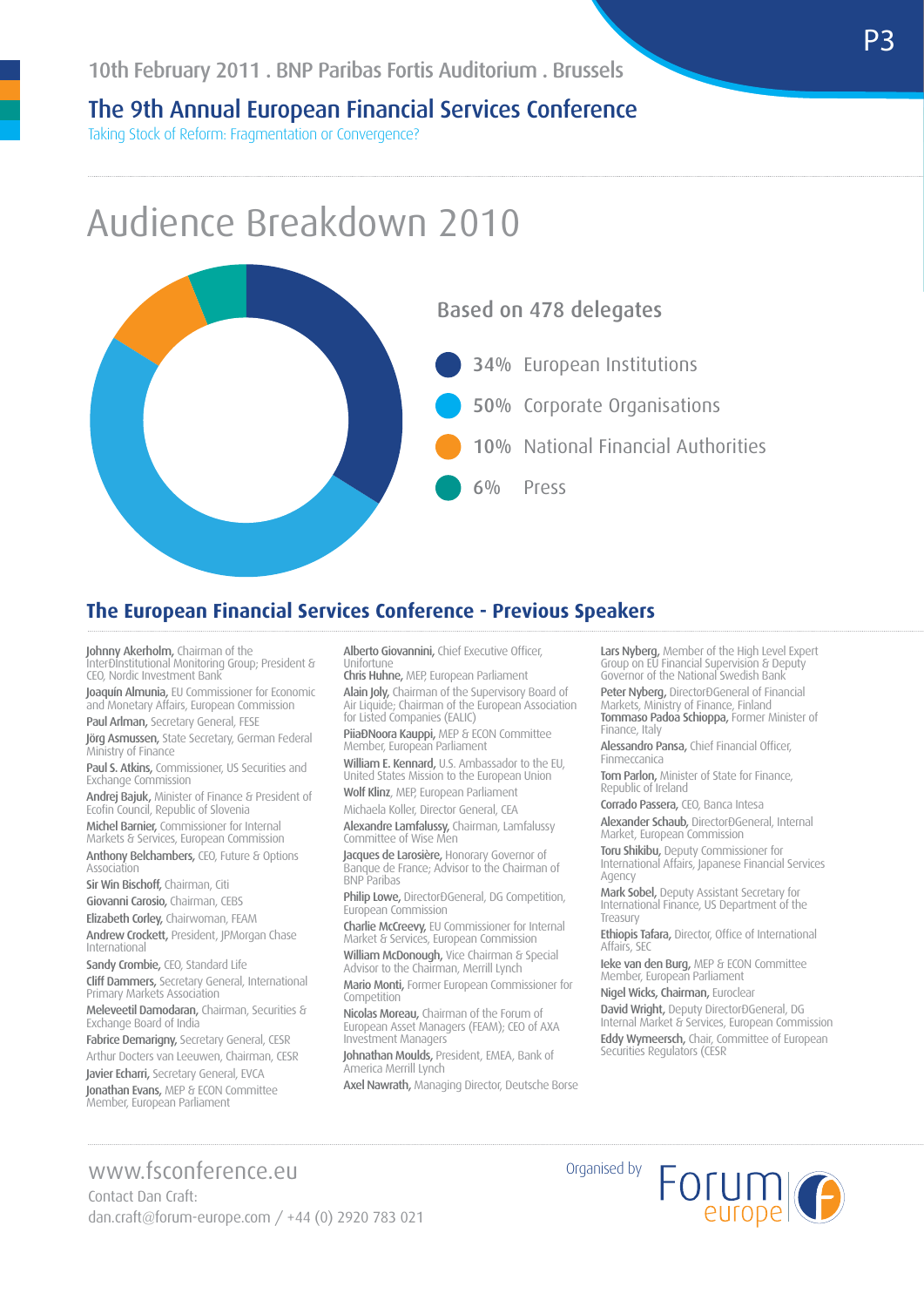Taking Stock of Reform: Fragmentation or Convergence?

## Sponsorship Packages



## **Partnership Package: €10,000 + VAT**

#### **Speaker/VIP Dinner:**

One of the highlights of the conference is the VIP/dinner debate on the eve of the conference where speakers and senior policy decision makers meet to discuss global financial markets challenges and issues.

1. Your Chairman or CEO invited to attend the speaker/VIP dinner on the eve of the conference.

#### **Host your own table at the lunch debate:**

Another highlight of the conference is the lunch session on the day of the conference with the participation of senior international speakers. Attendance to the lunch is by invitation only.

1. One table of 10 people reserved for your company staff and guests.

- 2. Your company logo prominently displayed on the table.
- 3. Your guest invitations and seating plan arranged by your company.

#### **Prominent Branding:**

Your company name mentioned "in partnership with…" and your company logo prominently displayed on the:

- 1. Front of the conference programme.
- 2. Speaker CVs.
- 3. Lists of participants.
- 4. Invitation mailings, minimum three mailings, each one sent to a targeted list of 3,000 potential participants from industry, EU institutions, permanent representations, governments, trade associations, etc.
- 5. Front of the delegate folders.
- 6. Conference platform banner (fixed or by projection).
- 7. Forum Europe website with hyperlink to your company website.
- 8. Front of the conference report distributed to EU Commission, EU Parliament and national governments, civil society groups and the international press.

#### **Advertisement in the Conference Report:**

1. A full-page advertisement of your company in the conference report, 1000 copies produced and widely distributed.

#### **Table Display:**

1. On the day of the conference, a table display for your company documentation.



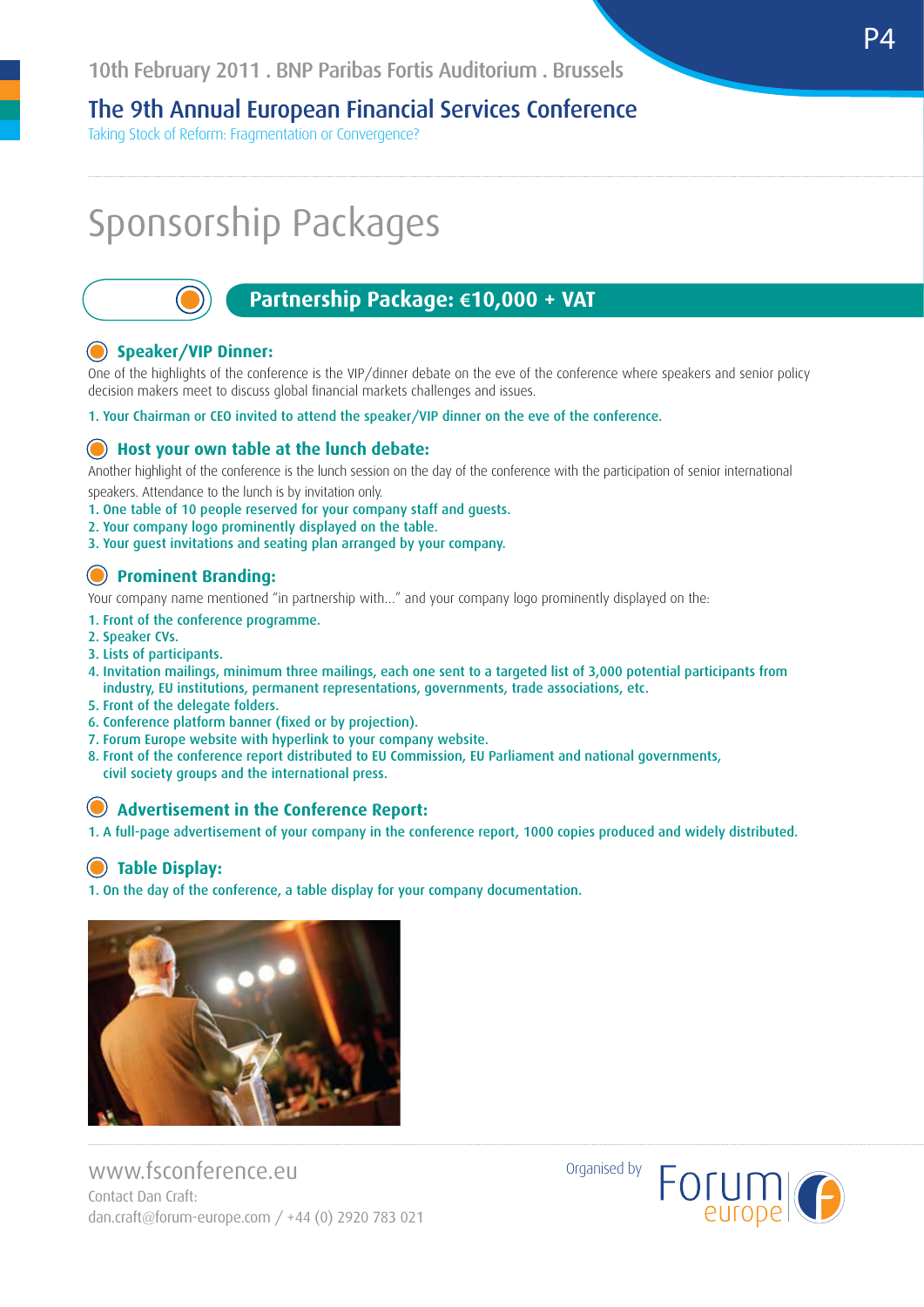Taking Stock of Reform: Fragmentation or Convergence?

## Sponsorship Packages

### **Support Package: €5,000 + VAT**

#### **Guaranteed attendance to the lunch debate:**

A highlight of the conference is the lunch session on the day of the conference with the participation of senior international speakers. Attendance to the lunch is by invitation only.

- 1. Two reserved seats for your company staff or guests.
- 2. Your guest invitations arranged by your company.

#### **Branding:**

Your company name mentioned "with the support of. . ." and your company logo displayed on the:

1. Front of the conference programme.

- 2. Speaker CVs.
- 3. Lists of participants.
- 4. Invitation mailings, minimum three mailings, each one sent to a targeted list of 3,000 potential participants from industry, EU institutions, permanent representations, governments, trade associations, etc.
- 5. Front of the delegate folders.
- 6. Conference platform banner (fixed or by projection).
- 7. Forum Europe website with hyperlink to your company website.
- 8. Front of the conference report distributed to EU Commission, EU Parliament and national governments, civil society groups and the international press.

#### **Advertisement in the Conference Report:**

1. A half-page advertisement of your company in the conference report, 1000 copies produced and widely distributed.

## **Table Display:**

1. On the day of the conference, a table display for your company documentation.